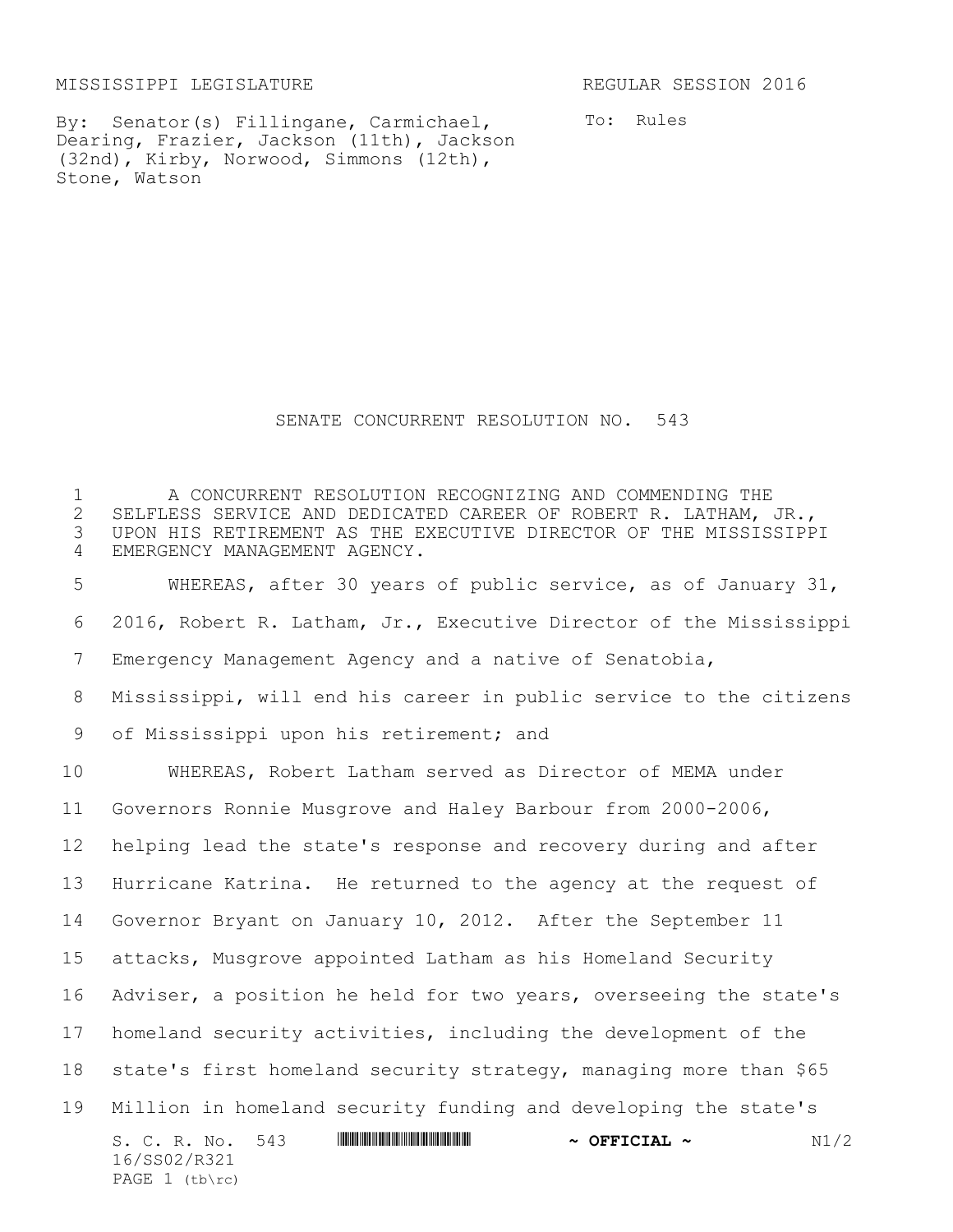regional response capability through the fielding of nine regional response teams. Latham retired from public service and entered the private sector in 2006, working as an Emergency Management and Homeland Security Consultant for several companies; and

 WHEREAS, as MEMA Director, Robert Latham has overseen more than 50 Governor's States of Emergency, the response to and recovery from 15 Presidential Disaster Declarations, including Hurricane Katrina. Latham has served on the Mississippi Wireless Communications Commission and the Mississippi Coordinating Council for Remote Sensing and Geographic Information Systems. "Helping this state become better prepared is an accomplishment I will always be proud of, but the most rewarding experiences for me have been helping people who have lost everything in a disaster and offering hope for their future," Latham said. "I will be forever grateful for the opportunities I have had in the more than 10 years as MEMA Executive Director"; and

 WHEREAS, Latham also served as Tate County Emergency Management Director from 1995-2000, and as a firefighter for Senatobia Fire and Rescue from 1978-2000. He was the Senatobia Fire Chief for 18 years. Latham also retired as an Operations Sergeant Major with the Mississippi Army National Guard in June 1995; and

 WHEREAS, during his tenure at MEMA, Robert Latham had the vision to ensure federal funding to help build a state-of-the-art emergency operations center and to purchase a mobile operations

S. C. R. No. 543 **WILL AND ALLEST AND A OFFICIAL ~** 16/SS02/R321 PAGE 2 (tb\rc)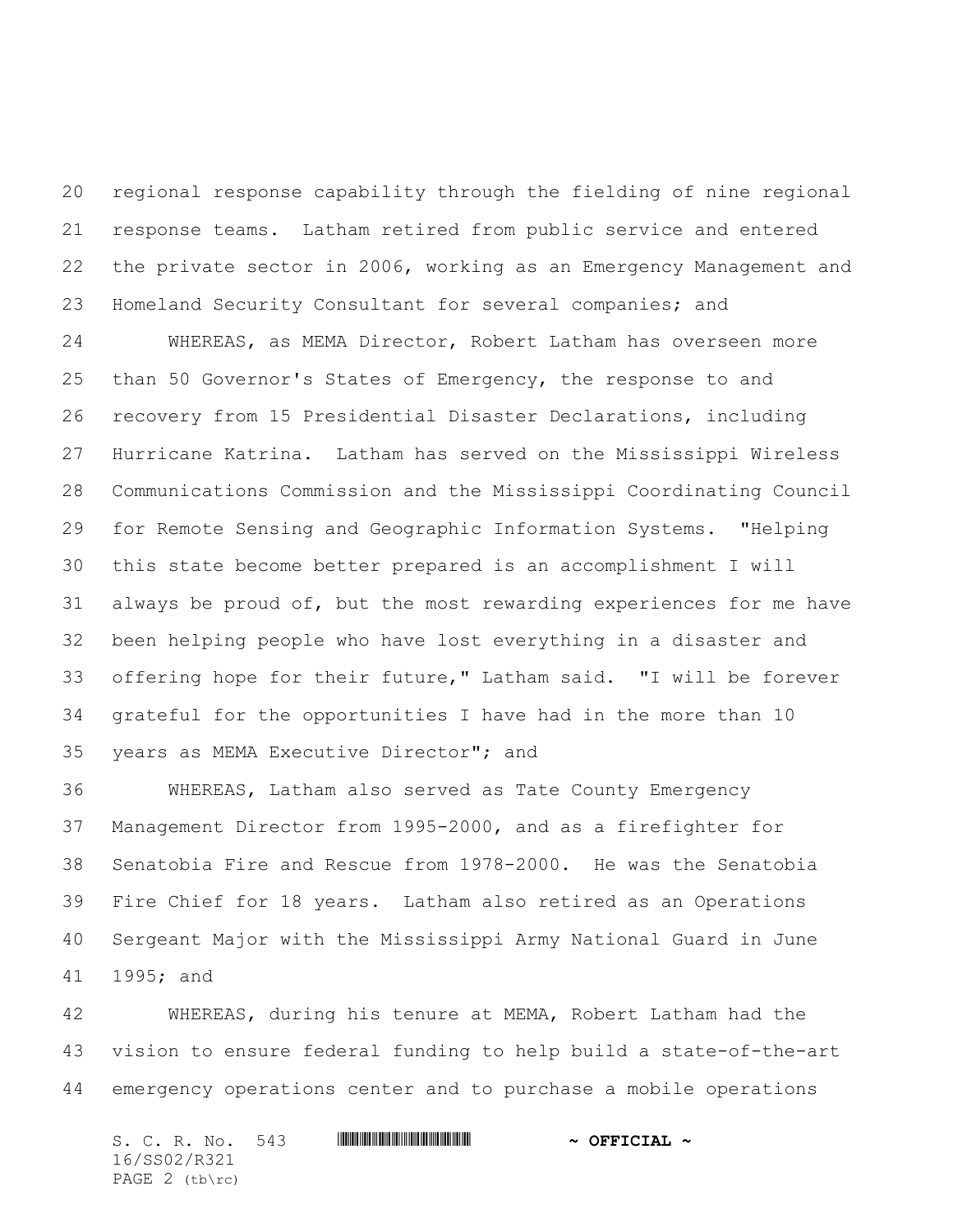unit, to increase the state's county emergency management programs from 46 to all 82 counties to ensure that all local governments in the state are prepared to respond and recover from future disasters; and

 WHEREAS, Mr. Latham also served on various committees and organizations, including two terms as President for the Central United States Earthquake Consortium, Chairmanship of the National Emergency Management Association's Legislative Committee, and lifetime membership to the Mississippi Civil Defense/Emergency Management Association, an organization that recognized him as the Emergency Manager of the Year Award in 2000; and

 WHEREAS, Robert Latham was also presented with many awards and accommodations during his career for his lifelong service to always help further the cause of emergency management not only throughout Mississippi but the entire United States, as it was his passion to ensure that public education about disaster preparedness was a forefront of the Mississippi Emergency Management Agency; and

 WHEREAS, Robert L. Latham paid tribute to his staff and colleagues: "The MEMA staff is resilient much like Mississippians. When met with disaster or hardship, MEMA staff has made the tough decisions and made personal sacrifices to ensure that the state can prepare for, respond to and recover from disasters. I cannot say enough about how much I appreciate every staff member at MEMA, from the Executive Staff to the

S. C. R. No. 543 **WILL AND ALLEST AND A OFFICIAL ~** 16/SS02/R321 PAGE 3 (tb\rc)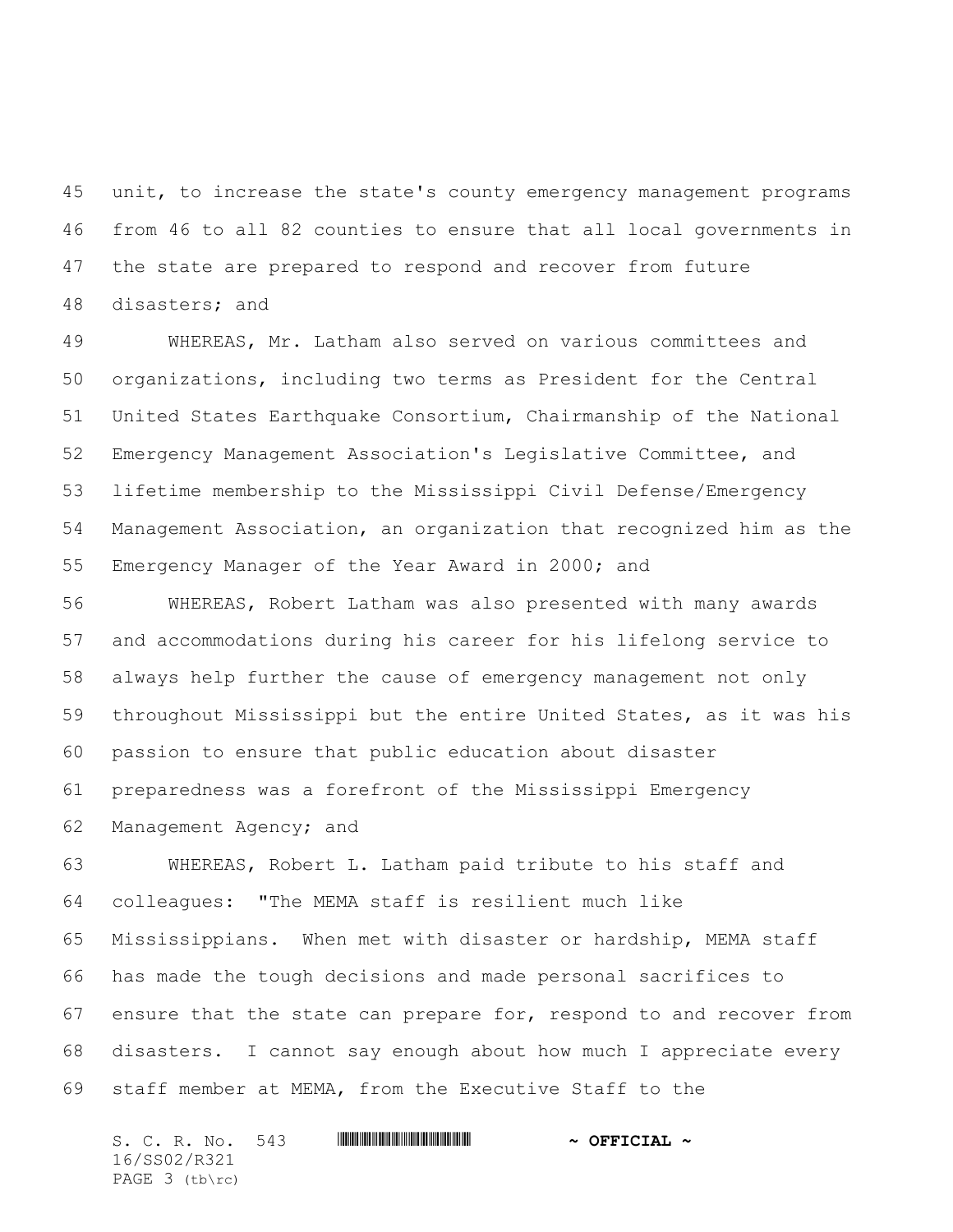Administrative Assistants, and the sacrifices and contributions each one of them has made in times of crisis to get the job done, and help citizens and communities get back on their feet. My wife Charlotte put her life on hold to let me do what I love to do. My two sons, Robert, Jr., and Steven, have stood by my side when I had to come into the office for anything from a hurricane to an ice storm. I look forward to spending more time with my family in the coming months and years. The Director can only provide the leadership and foster a positive work environment that allows employees to succeed. When provided a vision, driven by a moral compass, and the tools, employees can achieve the unimaginable. To the people of Mississippi: I have seen Mississippians when things couldn't be any worse. I have never seen a more resilient group of people. They have taught me so much about strength and perseverance;" and it is with great pride that we recognize the diligence of this public employee who has unselfishly given of his time and energy to provide a safer and better means of living to all the citizens of this state, and we commend his record of achievement and legacy of leadership and dedication to all in Mississippi:

 NOW, THEREFORE, BE IT RESOLVED BY THE SENATE OF THE STATE OF 91 MISSISSIPPI, THE HOUSE OF REPRESENTATIVES CONCURRING THEREIN, That we do hereby recognize Robert R. Latham on the occasion of his retirement from the Mississippi Emergency Management Agency and

S. C. R. No. 543 \*SS02/R321\* **~ OFFICIAL ~** 16/SS02/R321 PAGE 4 (tb\rc)